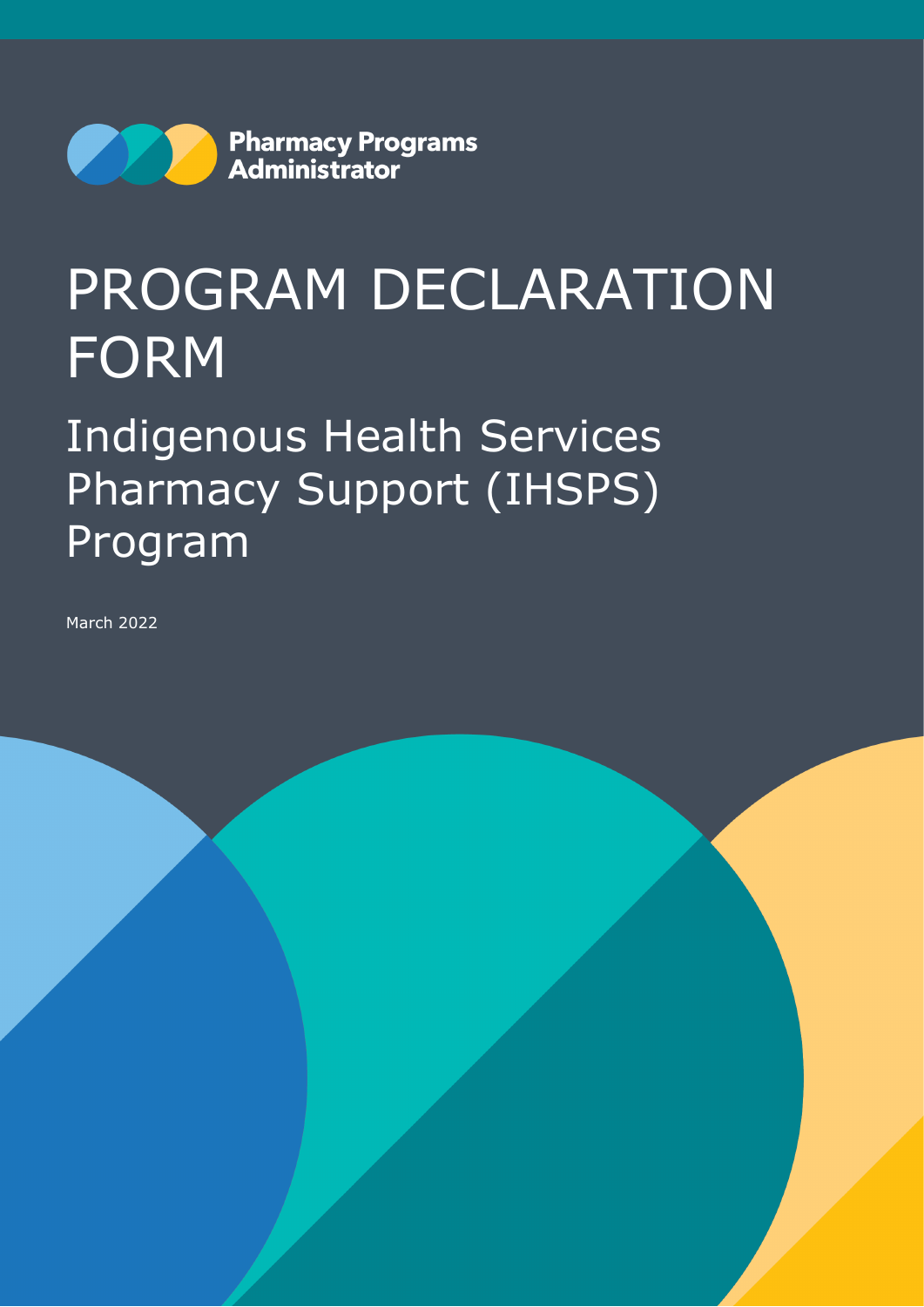

## **INTRODUCTION**

This form is only to be used by Indigenous Health Services, both ACCHOs and State/Territory-run IHSs, who have **not** delegated authority to a Service Provider and intend to participate in the Indigenous Health Services Pharmacy Support (IHSPS) Program as defined by the IHSPS Program Rules.

By completing this form, you will agree to the Program Rules as accepted by all Program Participants. The information you provide in this form will also allow the Pharmacy Programs Administrator (PPA) to register your organisation on the PPA Portal and upload documentation to the PPA Portal on your behalf in order to make payments to your nominated account.

Please complete the form and read the declaration carefully before signing and submitting to the relevant email address for your IHS type as detailed below. Next steps:

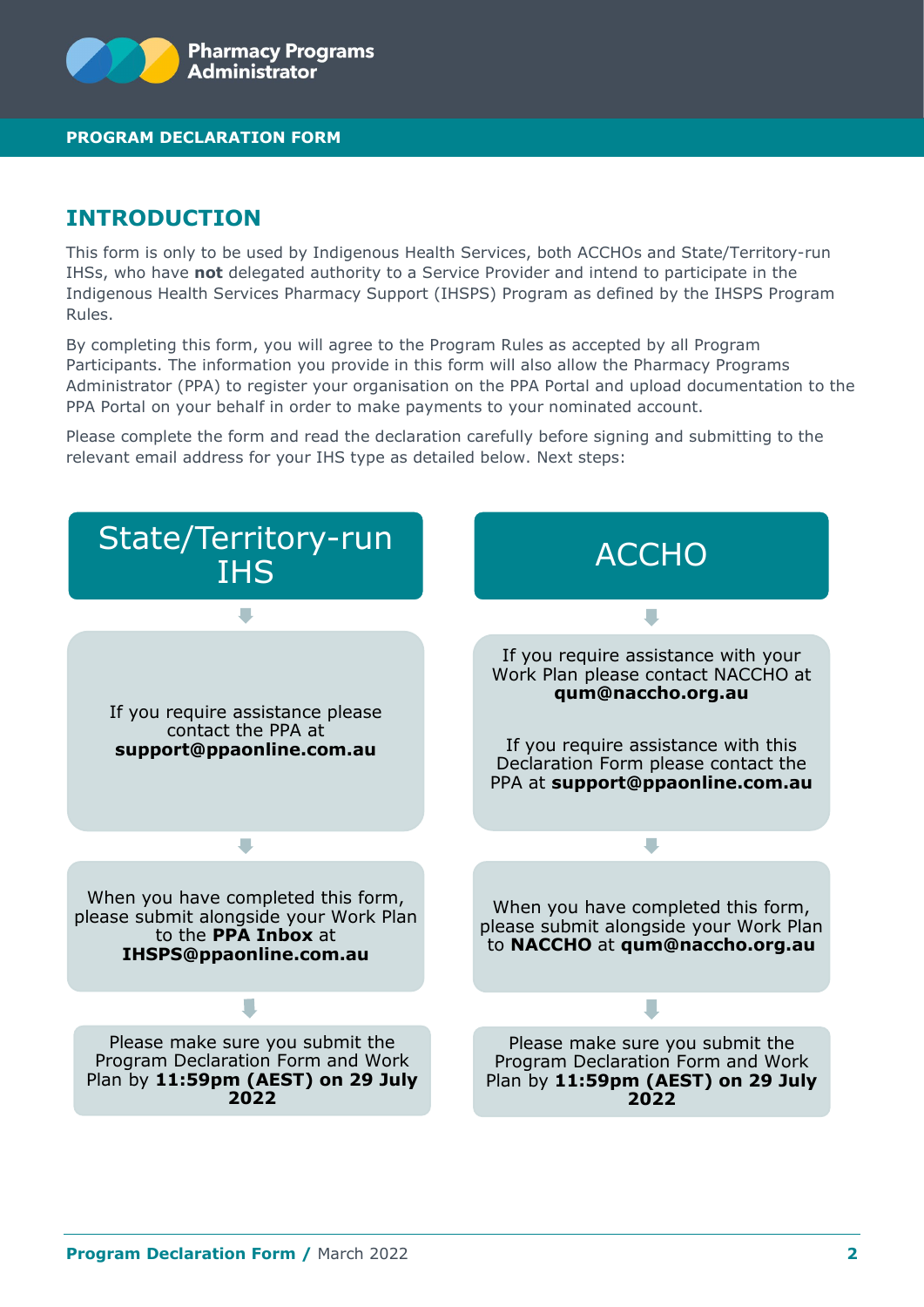

## **ORGANISATION DETAILS**

This form must be submitted alongside the Annual Work Plan by **29 July 2022**, late submissions will not be accepted.

| <b>Indigenous Health Service (IHS) Details</b>                                                                                                                                                                        |                                             |  |              |  |                 |  |  |
|-----------------------------------------------------------------------------------------------------------------------------------------------------------------------------------------------------------------------|---------------------------------------------|--|--------------|--|-----------------|--|--|
| <b>IHS Name</b>                                                                                                                                                                                                       |                                             |  |              |  |                 |  |  |
| <b>IHS ABN</b>                                                                                                                                                                                                        |                                             |  |              |  |                 |  |  |
| <b>Physical</b><br><b>Address</b>                                                                                                                                                                                     |                                             |  |              |  |                 |  |  |
|                                                                                                                                                                                                                       | <b>City/Town</b>                            |  | <b>State</b> |  | <b>Postcode</b> |  |  |
| <b>IHS Type</b>                                                                                                                                                                                                       | <please an="" option="" select=""></please> |  |              |  |                 |  |  |
| <b>Chief Executive Officer (CEO) Details</b>                                                                                                                                                                          |                                             |  |              |  |                 |  |  |
| Provide the name and contact details of the CEO, or equivalent, making this declaration.<br>Please note: The phone number provided will only be used when the nominated Primary Contact Person is<br>not contactable. |                                             |  |              |  |                 |  |  |
| <b>Name</b>                                                                                                                                                                                                           |                                             |  |              |  |                 |  |  |
| <b>Email</b>                                                                                                                                                                                                          |                                             |  |              |  |                 |  |  |
| <b>Phone No.</b>                                                                                                                                                                                                      |                                             |  |              |  |                 |  |  |
| <b>Banking and Finance Information</b>                                                                                                                                                                                |                                             |  |              |  |                 |  |  |
| Provide the contact details of your organisation's financial delegate and your preferred bank account details.<br>The PPA may be in touch to confirm your details should any errors be detected.                      |                                             |  |              |  |                 |  |  |
| <b>Name</b>                                                                                                                                                                                                           |                                             |  |              |  |                 |  |  |
| <b>Email</b>                                                                                                                                                                                                          |                                             |  |              |  |                 |  |  |
| <b>Phone No.</b>                                                                                                                                                                                                      |                                             |  |              |  |                 |  |  |
| <b>Account Name</b>                                                                                                                                                                                                   |                                             |  |              |  |                 |  |  |
| <b>BSB</b>                                                                                                                                                                                                            |                                             |  |              |  |                 |  |  |
| <b>Account No.</b>                                                                                                                                                                                                    |                                             |  |              |  |                 |  |  |